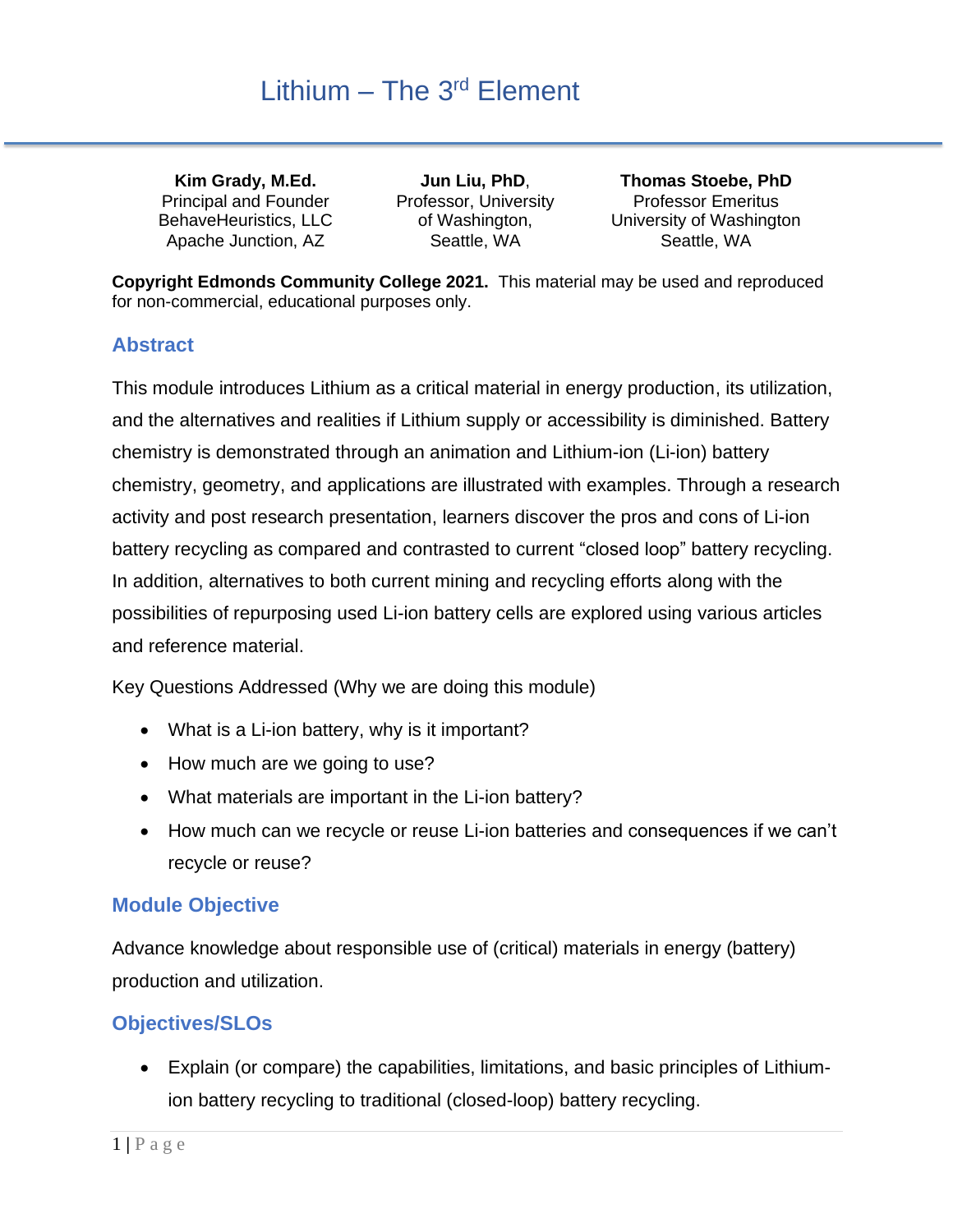- Evaluate the current fundamental short comings of Li-ion battery recycling.
- Identify, explain, prioritize some of the challenges related to Li-ion battery recycling and to potential reuse of Li-battery cells.

### **Module Data**

**Key words:** Lithium, Li-ion batteries, battery chemistry, battery geometry, sustainable energy, battery recycling

**Audience:** Introductory level technical programs (grades 9 – 14)

**Type of module:** Lecture/discussion with out-of-class research

**Time required:** One class period with one or more outside-of-class problem-based activities

### **NGSS and Core Competencies for Engineers and Technicians**

O.A Demonstrate good communication skills

a1 Demonstrate ability to listen and comprehend instructions

- 4.A Demonstrate effective work with teams
	- A1. Work effectively in a team environment
- 5.B Demonstrate knowledge of chemistry fundamentals

b2 Demonstrate knowledge of chemical symbols and the periodic table of the elements

6.B. Apply basic concepts of heat and thermal conduction

B1 apply concepts of temperature, conduction and specific heat

- 7.J Demonstrate how material properties are used in engineering design
	- j3 Explain the process of designing materials for specific applications
	- j4 Explain how and why a designer chooses properties of materials
- 19.A Demonstrate processers to promote quality management

a1 recognize and address quality and safety issues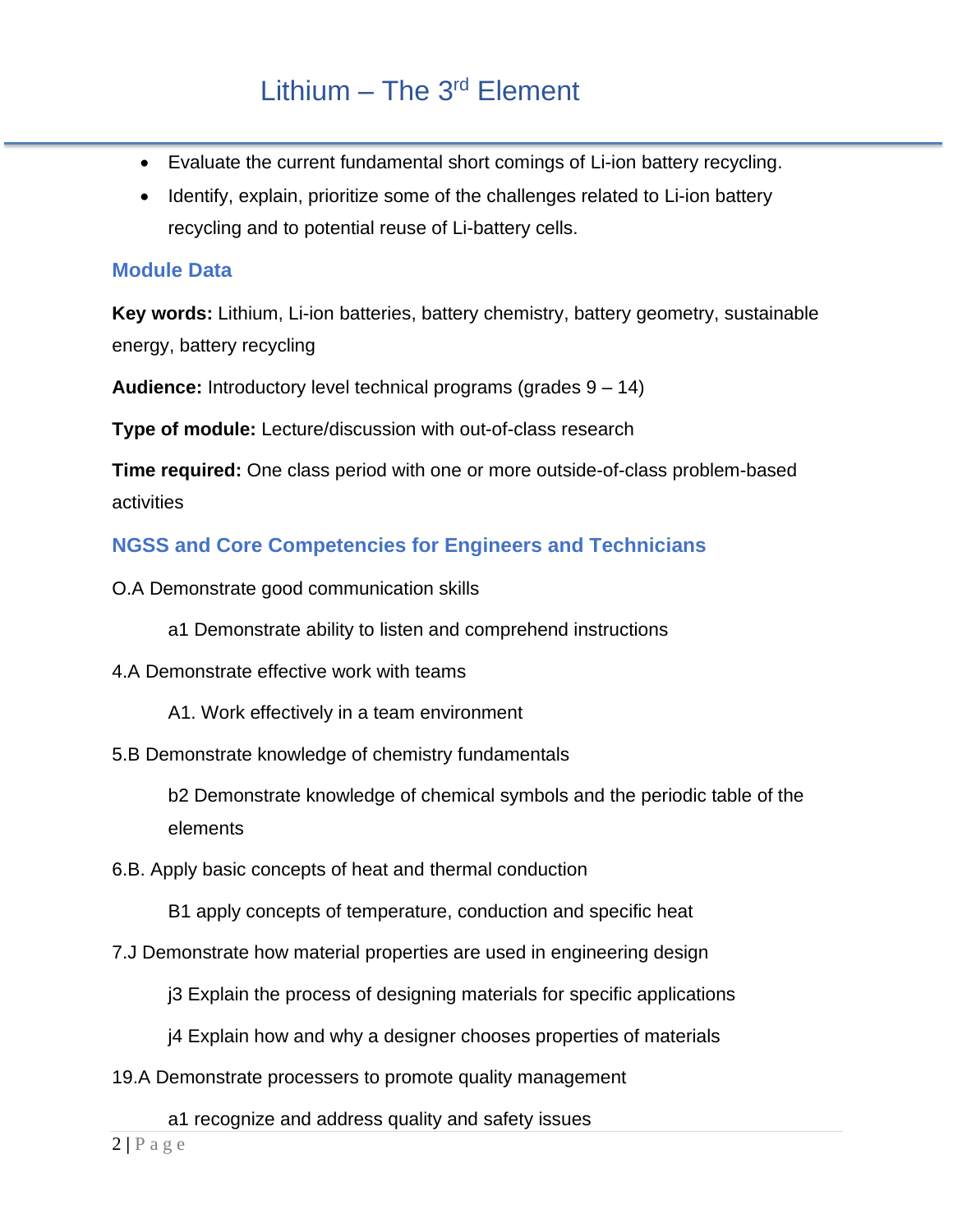### **Background**

Li-ion batteries were introduced commercially by Sony in 1991 for use primarily in consumer products. Since then, they have become the most widely used battery technology. Li-ion batteries have the versatility to handle smaller-scale applications, such as powering handheld electronic devices to powering electronic vehicles (EVs), as well as grid-level applications requiring megawatts of power for hours at a time.

Li-ion is used commercially today in several other applications: Soluble Li compounds are widely used in medicine to combat mood and bipolar disorders. Insoluble Li in the form of Lithium Fluoride is used in radiation detection in solid crystalline form. But to be sure, the largest, albeit most important use of Li is running our electronic and energy devices. Li metal is used to produce key electrode and electrolyte materials for Li-ion batteries, which are widely used in today's cell phones, computers and electric vehicles.

Lithium, element #3 on the periodic chart, has an atomic mass of 6.942. Li is very reactive and for that reason it is never found in nature as just elemental Li. Li is found with other elements in a combined form, often as lithium chloride salt dissolved in highly concentrated salt water (called "brine"), or in minerals such as Spodumeme, a mineral of Lithium Aluminum Inosilicate, LiAl(SiO3)2.

Electrolytic methods for extracting Li from salt solution are well known and therefore brine salt deposits in Chile, China and Argentina are major sources of Li today. However, there are large deposits of Spodumeme in Australia and elsewhere that may become an important source of Li in the future. Sources also exist in the U.S., but are not currently in active production.

Pursuit of a domestic supply of Li has become very important as the need for production of our portable electronics and the race to "green" energy has intensified. Mining is one way to increase our supply, recycling is another. Both processes present challenges:

While Li deposits are present in the U.S. the main issue of excavation is the huge amount of ground water required in the process and the potential/reality of waste and potential contamination mining causes when it leaves behind the by-products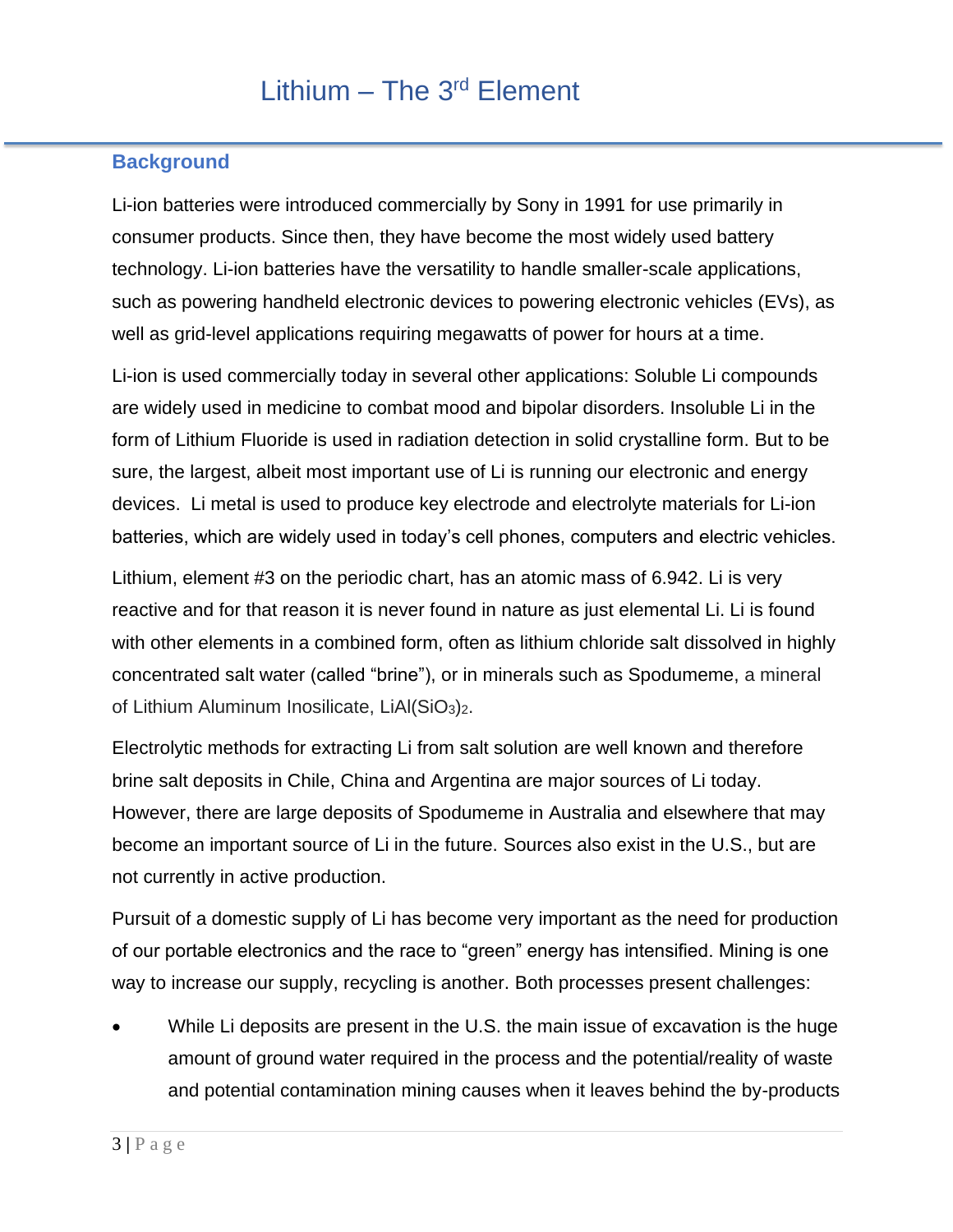of salts and metals. For example, groundwater contamination with metals includes antimony and arsenic.

• Both Lead-acid and Li-ion battery recycling depend on pyrometallurgical (extremely high temperature melting) and hydrometallurgical (chemical leaching) processes. In addition, closed loop recycling policies have been established for lead-acid batteries, but not for Li-ion batteries.

Finally, the reactivity of Li means that its application must be carefully designed and developed, leading to less reactive and safer Li metal compounds being used while maintaining Lithium's primary use in batteries. For this reason, Li-ion battery chemistry and geometry is an evolving pursuit.

### **Outline –**

### **Li-ion Battery Application – Slide 2**

Pointing out application of Li can be an effective way to engage and educate at the same time how comprehensive battery usage is in our society. Li-ion battery use exists in our hand-held devices, cars, appliances. Grid-level battery "stacks" run our buildings and homes.

### **How an Li-ion Battery Works – Slides 3 and 4 Animation**

When a battery is fully charged, the anode develops an abundance of negatively charged electrons from the chemical reaction at the anode terminal. These stored electrons are just waiting to get out because of the potential difference between cathode and anode. An electrolyte membrane (the "separator) prevents the electrons from going direct from the anode to the cathode through the battery.

When the outside circuit is closed (when the battery is connected and device is turned on), the electrons flow from the negative anode to the positive cathode through the outside circuit. Thus, the current flows from the cathode to the anode.

When the chemical reaction that creates the electrons is completed, the battery can no longer provide electrons to the outside circuit.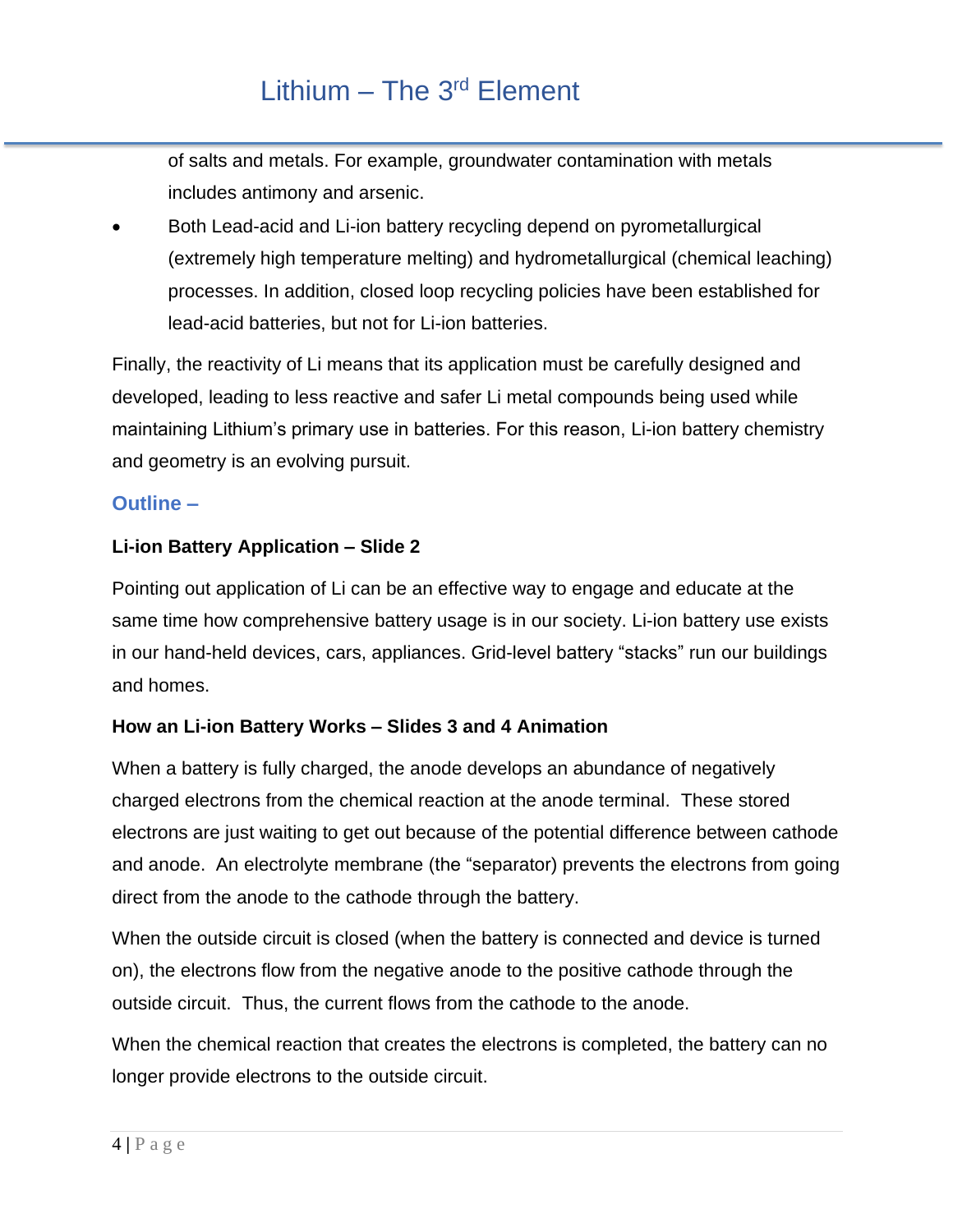With rechargeable batteries (as shown in slides 3 and 4 animation), the reverse happens. When charging, the electrons are pushed into the anode, basically reversing the chemical reactions, causing the ions to flow from the cathode back to the anode in the battery. This effectively "resets" the battery to its original state. Since there are always losses like entropy in both electrical and chemical reactions, and these losses are irreversible , the ability for a rechargeable battery to generate the electrons diminishes as the battery is cycled over time.

#### **Li-ion Battery Types – Slide 5**

Since the 1980s the **coin** battery cell has powered portable compact devices such as phones, security and medical devices. Most of this battery type is non-rechargable, however, and other battery types have become more popular.

The three most popular battery cell types: prismatic, cylindrical, pouch, have similar geometries consisting of an: anode, cathode, electrolyte, and separator. The **prismatic** battery cell came about in the 1990s as an answer to the need for thinner sizes. The battery's thinner size enabled flexible design of electronic devices required for modern mobile phones, tablets and laptops. Its components are layered in "sheets," rolled and flattened in a "jelly roll" fashion then stuffed inside a metal (e.g.: aluminum) box and the separator is soaked in the liquid electrolyte. Even though this type of cell is preferred to conserve space, it is not as efficient as the cylindrical type.

The anode, separator and cathode, sheets of the **cylindrical** battery cell are layered and then rolled up and packaged in a "can," the liquid electrolyte is added and the can sealed. The round shape gives this type of battery an advantage by creating a venting system that enables it to stand up to temperature and pressure, making them more stable. For this reason, this battery is popular and very much in use. Notably this cell format is used in the design of the Tesla EV battery pack.

The layers of the **pouch** battery cell are stacked (not rolled) and wrapped in foil. This offers the advantage of flexibility but without a rigid enclosure it also opens itself up to damage, this battery is susceptible to swelling. This cell format is used in design of the Bolt EV battery pack.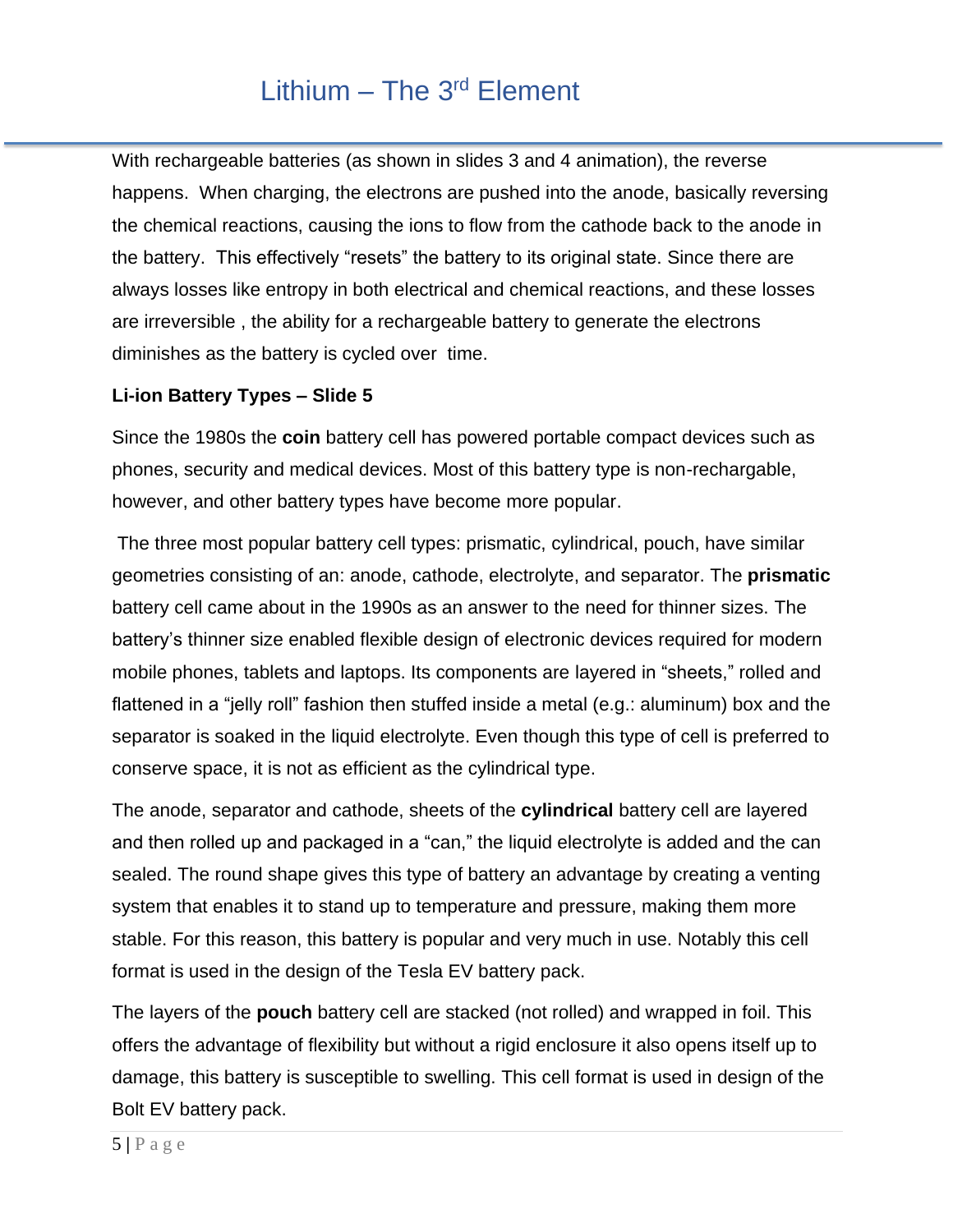When multiple battery cells are enclosed (in a housing frame/structure) modules are formed. The enclosure has a battery management system to monitor safe and efficient battery operation, and an enclosure/case. Battery modules came into popularity to provide portable energy to devices and vehicles such as e-bikes.

**Packs** start with battery modules consisting of cell groups of either prismatic or pouch battery formats. Packs include: a cooling system surrounding the battery modules, a battery management system to monitor safe and efficient battery operation, and a structure frame that holds the modules together. The modules are sealed from water and insulated from fire.

### **BMS** – Battery Management System

Li-ion batteries typically store more energy, charge faster, are lighter, and more efficient than most other battery chemistries. However, if improperly charged or discharged, they are susceptible to damage, even becoming unsafe. A BMS is designed to manage the characteristics of the battery to ensure safety, maximum life and energy potential. The BMS monitors the battery, at a minimum, ensuring that it is not over charged, or over discharged. They can also be more sophisticated, monitoring battery temperature, short circuits, or other physical anomalies. When parameters are exceeded, the BMS has the responsibility of effectively "disconnecting" the battery or cell. The BMS is comprised of a micro controller circuit board; one per cell or governing multiple cells.

#### *Battery Safety*

The MDR or Maximum Discharge Rate for a battery is the rating at which the battery can be discharged safely during use (current draw), usually listed in amps, and remain within its rated temperature. Exceeding the MDR will overheat the battery, causing premature failure, including the potential for fire.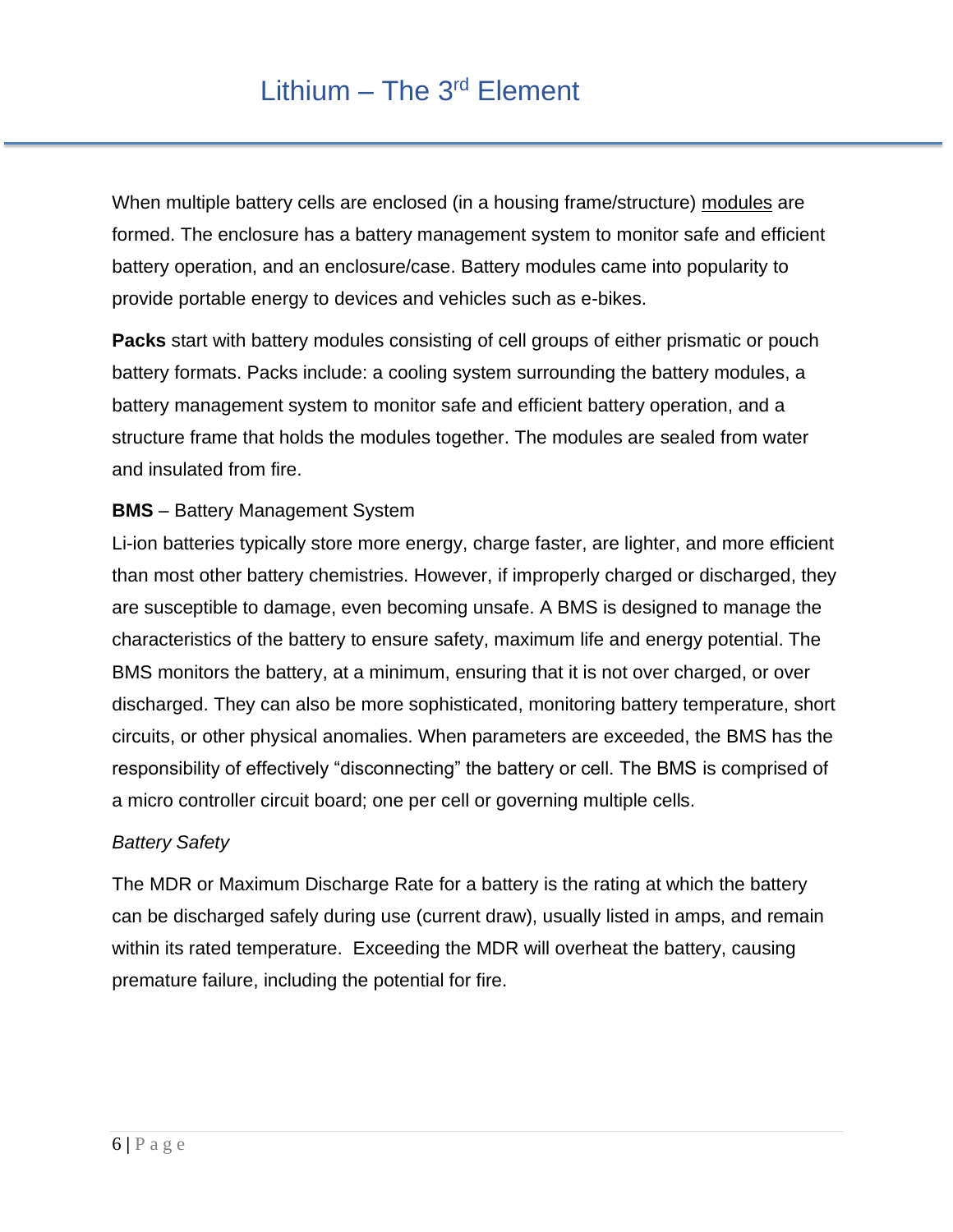### *Charging/Discharging Rate "C:"*

The "C" rate is a charge or discharge rating based on the storage potential of the battery. For example, a 1 amp-hr cell with a 1C discharge rate can discharge safely at a maximum rate of 1 amp for 1 hour. Another 1 amp-hr cell may have a discharge C of 5, which means it can be discharged at 5 amps for 12 minutes (1/5 of an hour).

Examples:

- Prismatic  $800 4,000$  mAh or  $.8 4$  Ah
- Cylindrical  $1,200 3,000$  mAh or  $1.2 3$  Ah

### **Typical Li-ion Battery Composition/Chemistry – Slide 6**

Typical Li-ion battery cells as discussed here contain two electrodes: the Anode (graphite based) and the Cathode (metal oxide solid), a polymer Separator, and liquid Electrolytes (Lithium salts).

Anode materials are necessary in Li-ion batteries because Li metal forms dendrites. Dendrites are microscopic spiky structures called "whiskers" that can grow inside a battery, puncture the separator and cause serious problems such as a short circuit, and even catch on fire. For this reason, materials used must be carefully considered. The anode is typically graphite based, made up of lithium ions dissolved in carbon or graphite. Graphite has a platelet/plane structure that lends to the stability, conductivity and transport of Li. Also, graphite's availability and low cost make it valuable in this composition.

Li-ion batteries use a variety of materials in its cathodes and electrolytes. The two most popular cathodes are made up of lithium cobalt-oxide (LiCoO2) or lithium manganeseoxide (LiMn<sub>2</sub>O<sub>4</sub>). The role of Co and Mn is to create just the right transition metal oxide compound to yield high rates of storage capacity, discharge voltage and good cycling performance. Both Co and Mn have issues with thermal stability however, and Co, like Li, is categorized as a critical material due to accessibility (not abundance). As long as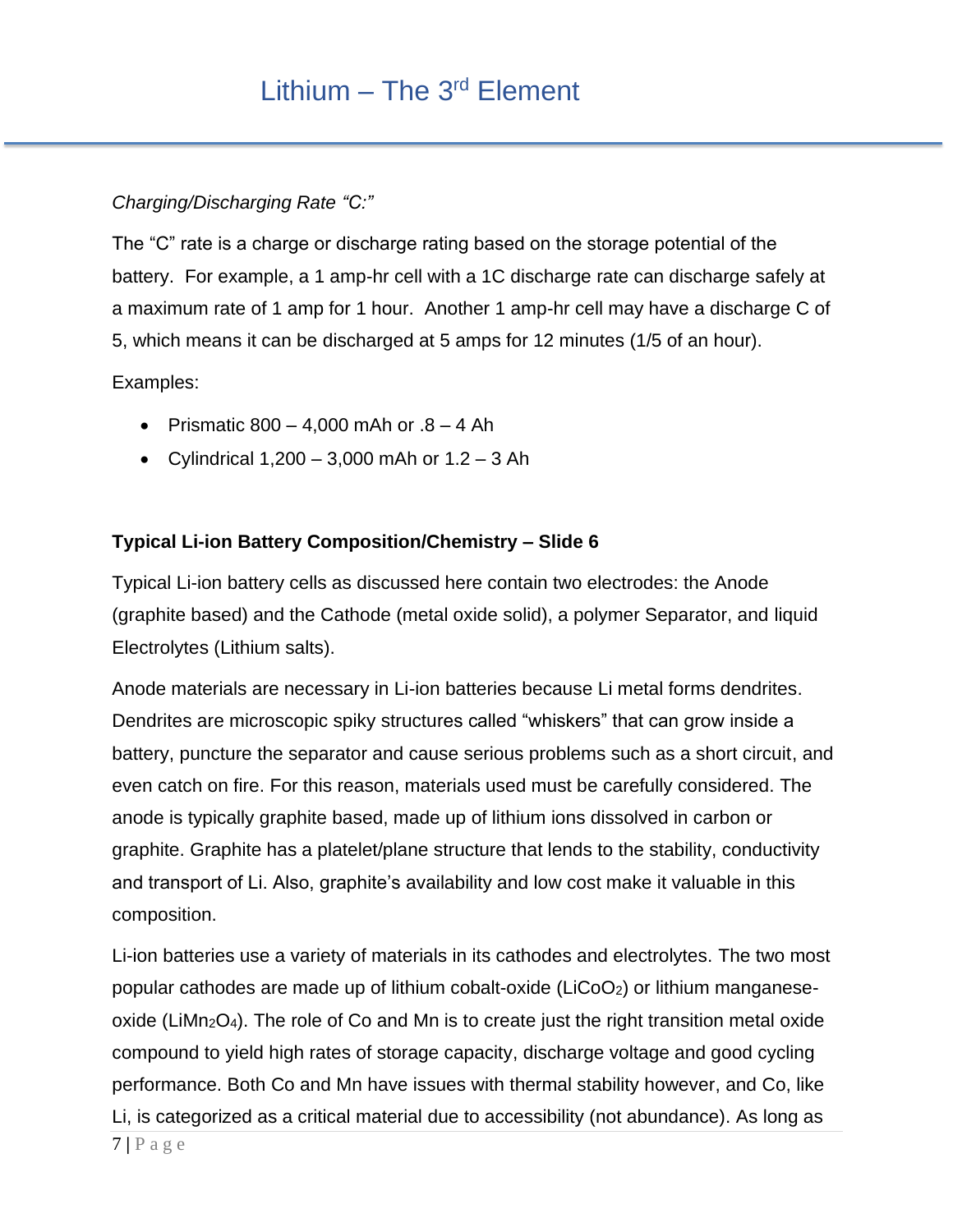Co and Mn are used in the Li-ion battery chemistry, management is warranted, and reduction in use for future battery chemistries should be explored.

Most commonly a liquid electrolyte of lithium salt is used due to the conducting ability of salt. Typically, electrolytes are a combination of: LiPF6, LiBF4, or LiClO4, in an organic solvent, such as ether. The electrolyte functions as a conductor of ions but is an insulator to electrons. During discharge Li-ions leave the anode and migrate through the electrolyte to the cathode. While the electrolyte material must enable the free transport of Li-ions, there are safety considerations. The electrolyte is the area most susceptible to "thermal runaway," as has been demonstrated in fires from older types of Li-ion batteries. Therefore, there is a delicate balance between performance and safety when considering electrolyte material.

The separator separates the anode and cathode (i.e.: the electrodes) physically from each other and is soaked in the liquid electrolyte material. The material used is typically a polyolefin polymer, which is chemically stable and does not interfere with the operation of the battery. The primary function of the separator is holding the electrolyte in place and preventing short circuits caused by dendrites. The separator is said to be the most expensive part of the battery's anatomy.

Researchers are continually trying to enhance the output of Li-ion batteries by changing battery chemistry, and are also researching other potentially promising compounds, additives, and coatings that could at some point become more important than the Li-ion battery chemistry as discussed here, But for now, Li-ion batteries have a significant advantage over nickel or other chemistries in size, weight, and amount of energy provided. Li-ion batteries also have an advantage in the range of temperatures in which they can perform.

### **Materials Demand - Production Dilemma – Slide 7**

Future demand for Li is increasing very fast. Production capacity for Li, Co and Ni, the primary components in Li-ion battery chemistry, can be measured in millions of tons. Estimates indicate that we could in the most likely scenario need to triple the production of Li and to double the production of Co by 2040 to fulfill expected consumption.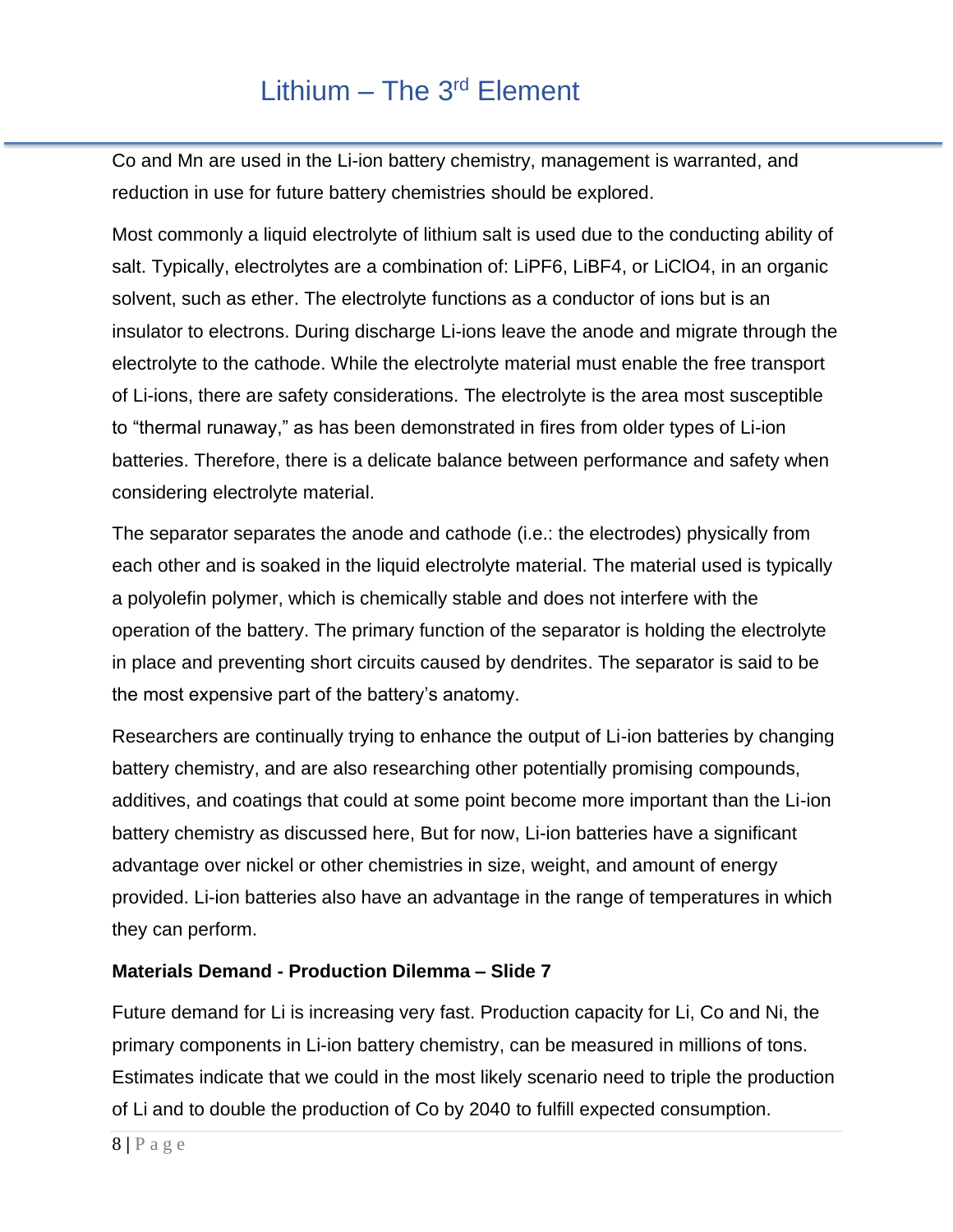Compared to our production capacity, we may not be able to keep up! In the worstcase scenario, even if we find alternatives for Li, we could keep up, but not for Ni and Co.

The primary options are to increase supply of these elements or go to an alternative battery chemistry to reduce demand on Li as noted earlier. For example, the development of batteries using sulfur and iron phosphate can significantly reduce the demand for Co and Ni. Another answer is to recycle Li-ion batteries!

### **Can Recycling Be the Answer? Activity – Slide 8**

Because production cannot keep up with demand, alternatives must be found. One such alternative is recycling. While recycling lead-acid batteries has existed for years, this is not true for Li-ion. Comparison of the two processes could reveal some solutions or uncover barriers.

### **Lead-acid vs. Li-ion Battery Recycling – Slide 9**

When compared, lead-acid battery recycling and Li-ion battery recycling are somewhat similar.

Some things you might find that they have in common include:

- There is a whole deconstruction process involved to ensure proper recycling. Exception with Li-ion recycling is that it requires more intense processing.
- They both require pyrometallurgical and hydrometallurgical processes

Some things you might find different include:

- There are only four parts of lead-acid batteries that are actually recyclable, that is the plastic case, the lead content, the sulfate crystals, and the electrolyte.
- The Li-ion battery has many more parts and pieces, including metals in the container, components of the cathode and anode, the separator and the electrolyte.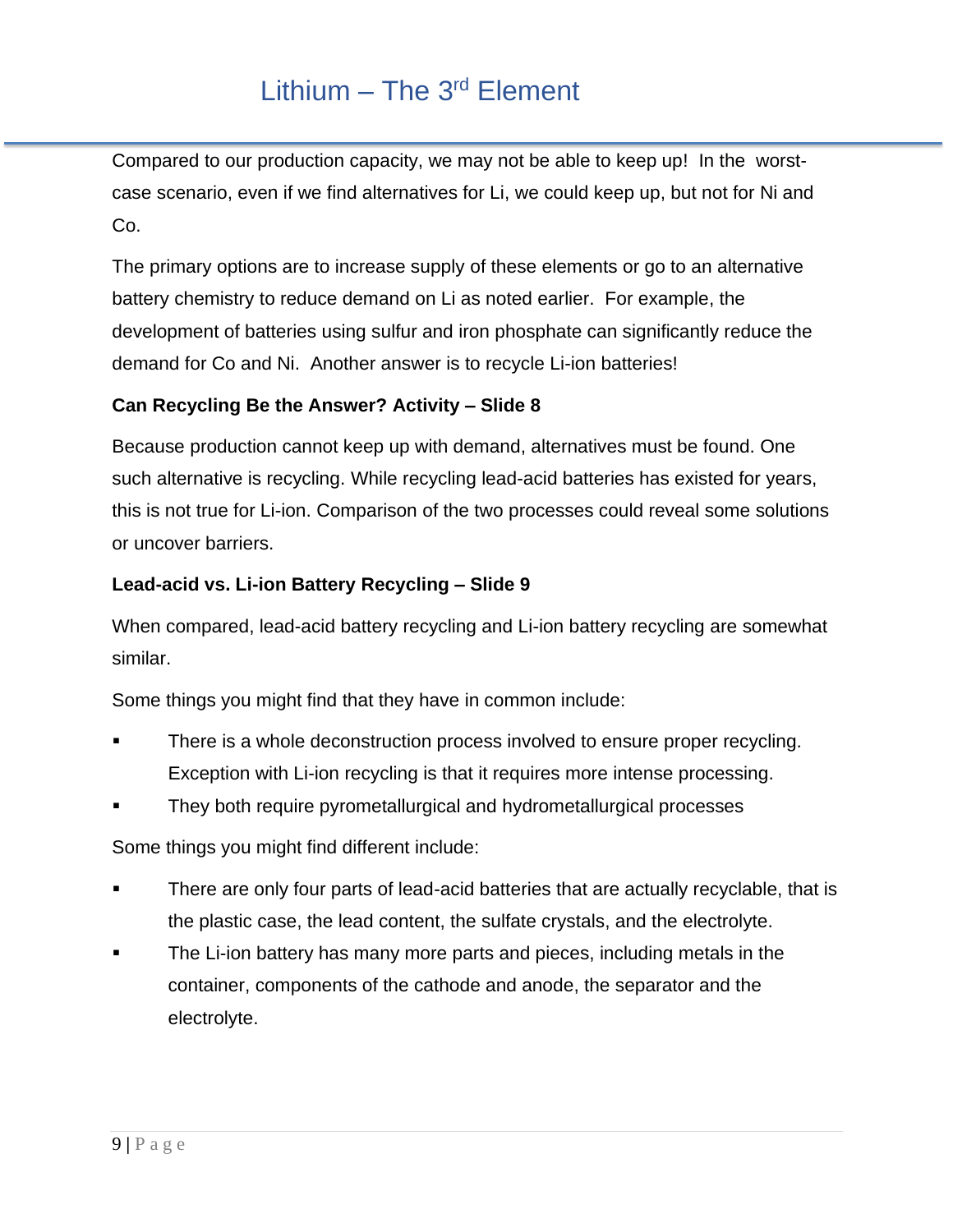The main difference, and perhaps the most important is that the lead-acid cycle is a closed-loop system due primarily to policy and chain stores to reclaim. A closed-loop system does not exist currently for Li-ion batteries. Additionally, current Pb-acid battery recycling is based on years of industry practice. There is no such information or standard for Li-ion batteries, recycling is just getting started. Finally, Li-ion battery recycling so far has proven to be very expensive. Clearly, new technology needs to be developed.

### **Potential for Recycling – Slide 10**

The potential recycling market in the World is going to increase drastically in North America, Europe and Asia Pacific regions. It is difficult to collect this data, but projections show that up to 30% of the material supply could be displaced by recycling material using traditional Li-ion battery chemistries, but more than 50% of the materials supply could be displaced by recycling using alternative chemistries such as LiS (Lithium-Sulfur) but the lack of supply problem with Li and Co can be alleviate only if we pick it up with recycling and if alternate battery designs are developed.

### **Is Recycling the Only Alternative? – Slide 11**

Because Li-ion battery recycling has proven to be costly, other alternatives are getting some attention. Are there better, more environmentally friendly means of extracting Li from ores and from solution? What about reusing Li-ion batteries? Both are possible.

### *Alternatives to mining/extraction*

When extracting raw materials like Li, Co, and Ni that are essential to our energy technologies, there are often threats to the land, water, wildlife and people.

Recall that lithium chloride salt or in Spodumeme, a mineral of Lithium Aluminum Inosilicate, LiAl(SiO3)<sup>2</sup> is the source of Li. Both salt and metals have a deleterious effect on our ground and water. According to federal documents, groundwater contamination with metals includes antimony and arsenic.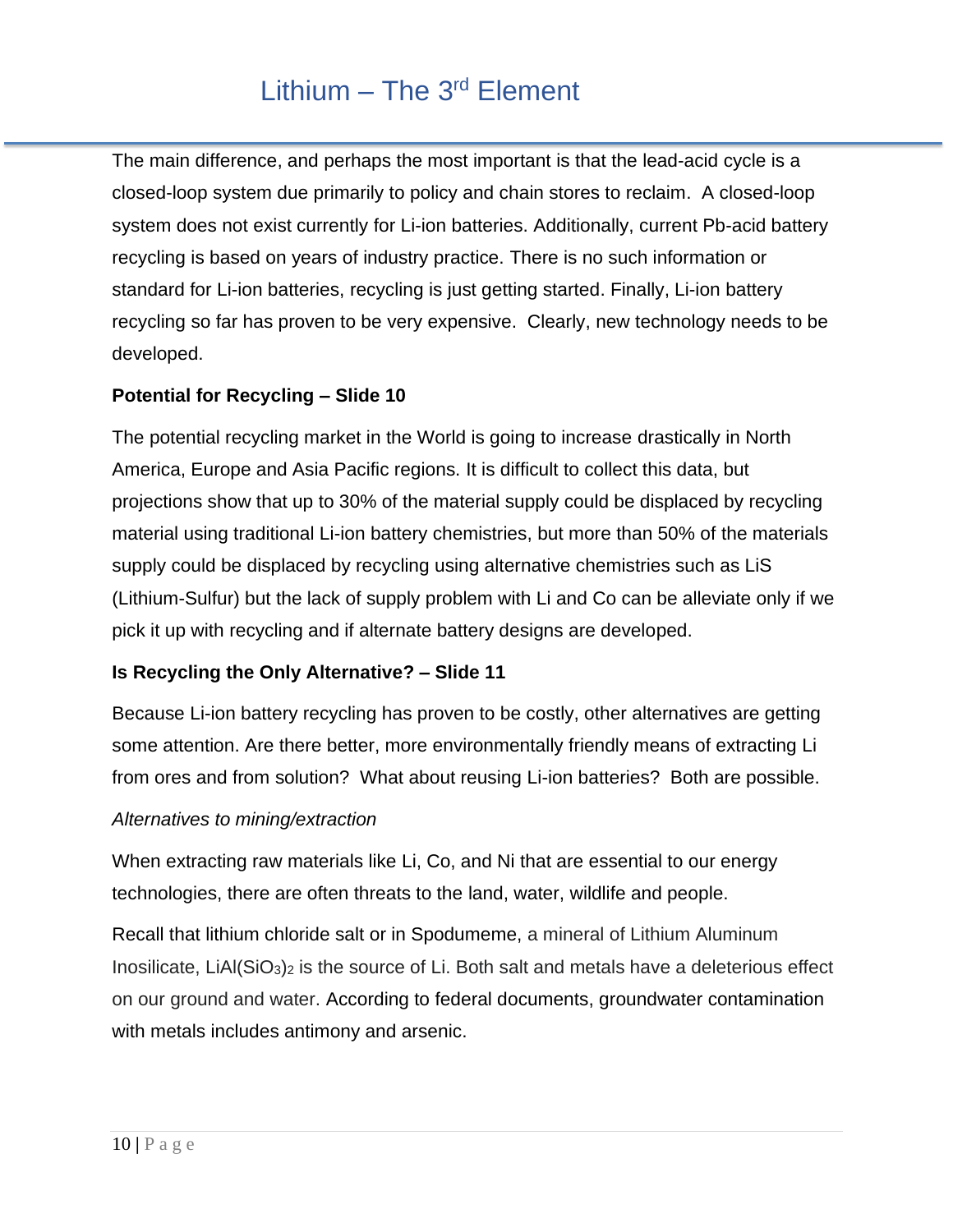Some alternatives are being explored such as self-contained systems where Li and the other required materials are extracted from naturally occurring salt sources. One such alternative has lithium extracted by mixing clay dug out from the mountainside with as much as 5,800 tons a day of sulfuric acid. This whole process would alleviate some contamination, but it would also create 354 million cubic yards of mining waste.

### *Potential in repurposing Li-ion battery cells*

The typical Tesla battery contains up to 8,256 individual battery cells divided into 16 modules to make up the full battery pack. The battery typically weighs 1,200 pounds and lasts up to 500,000 miles. However, after 500,000 miles, typically the battery has lost about 20 percent of its original power, meaning that 80% remains. Some modules last longer than others and some modules are replaced as needed. The question here is whether individual battery cells or individual modules can be re-used for other applications.

The answer is YES, and several experiments have shown that these cells can be reused for less intensive purposes. While new uses are just being explored, real applications include: battery backups for many systems in case of power outages, and battery storage related to solar or wind power to provide power at night or in calm weather.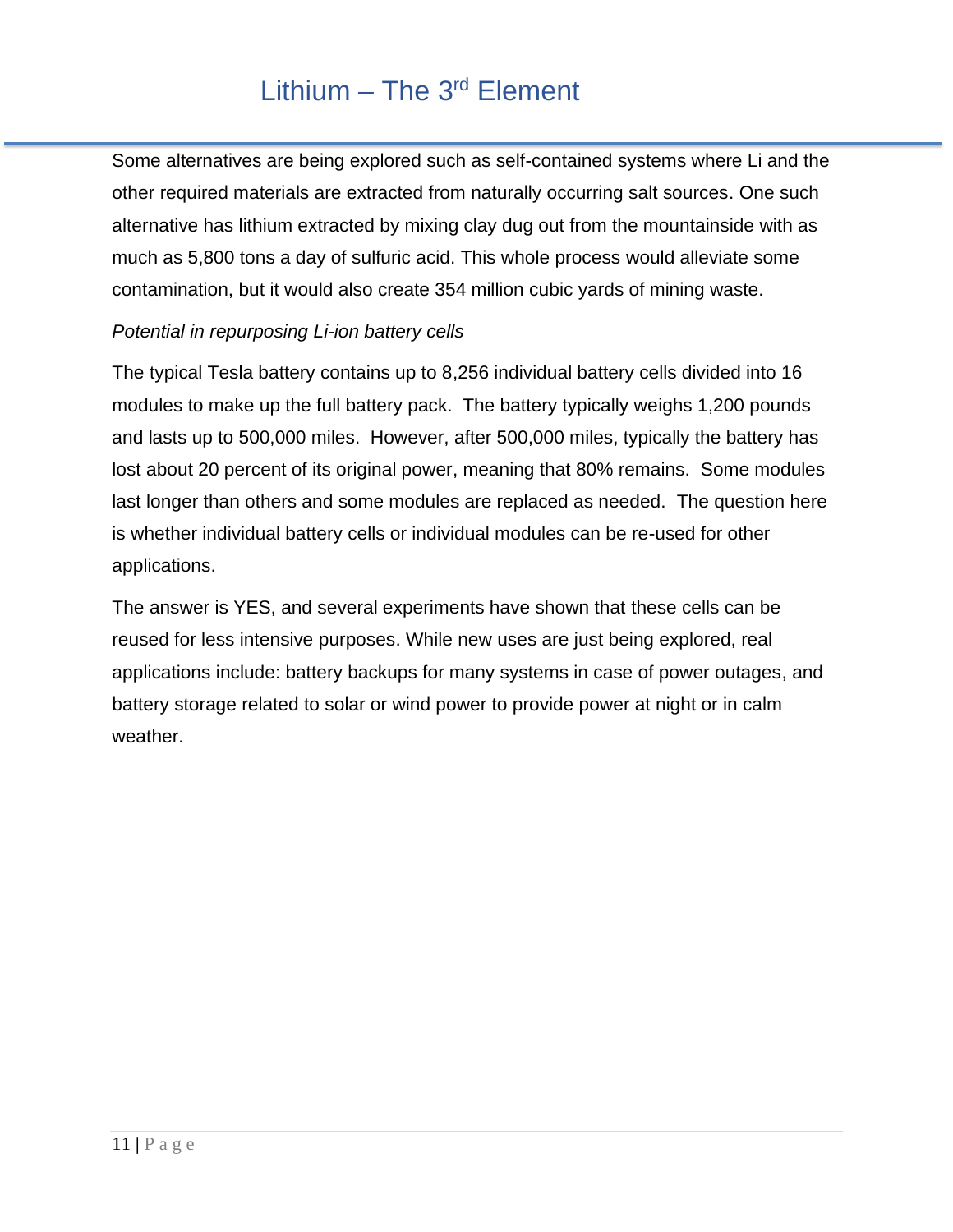### **Curriculum Overview and Procedure Notes for Instructor**

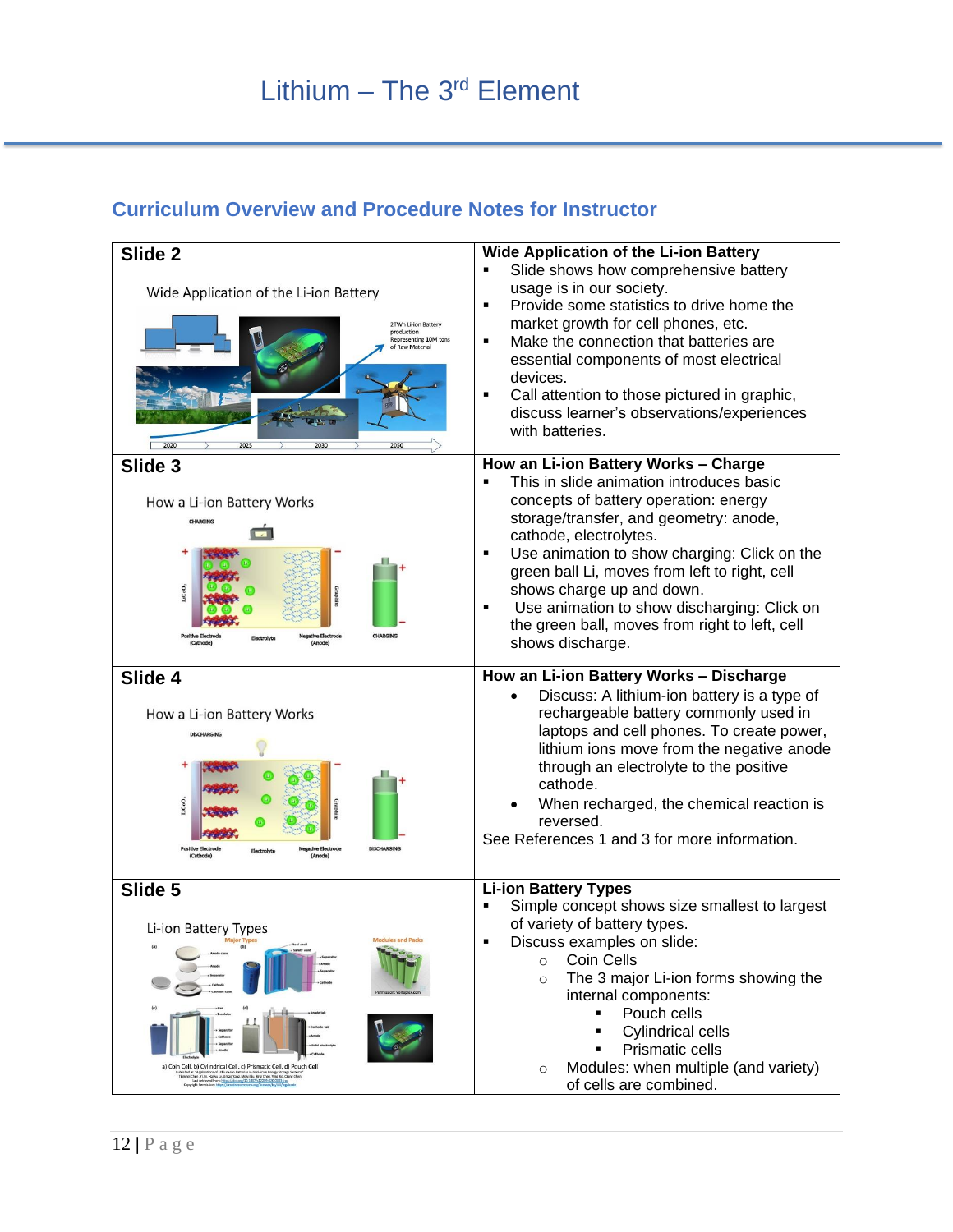|                                                                                                                                                                                                                                   | Packs include: the cells, the cooling<br>$\circ$<br>system, the battery as shown in the<br>car.   |
|-----------------------------------------------------------------------------------------------------------------------------------------------------------------------------------------------------------------------------------|---------------------------------------------------------------------------------------------------|
|                                                                                                                                                                                                                                   | NOTE: Management system,<br>all in the structure frame.                                           |
|                                                                                                                                                                                                                                   | Examples of packs for both the Tesla and Chevy<br>Bolt can be used to illustrate (NOTE copyrights |
|                                                                                                                                                                                                                                   | apply to this image):<br>http://www.teslaupdates.co/2016/07/tesla-model-                          |
|                                                                                                                                                                                                                                   | s-x-battery-pack-explained.html<br>https://www.youtube.com/watch?v=4JiDZVO9NdM                    |
| Slide 6                                                                                                                                                                                                                           | <b>Li-ion Battery Composition/Chemistry</b>                                                       |
|                                                                                                                                                                                                                                   | Slide introduces Li chemistry/composition and<br>٠                                                |
| Typical Li-ion Battery Composition/Chemistry                                                                                                                                                                                      | materials used.                                                                                   |
| <b>Cathode Materials:</b>                                                                                                                                                                                                         | Use slide to discuss the important materials<br>٠<br>found in the cathode, anode, electrolytes.   |
| All have constraints<br>and are in short supply                                                                                                                                                                                   | Use the graphic to point out the Li<br>٠                                                          |
|                                                                                                                                                                                                                                   | graphite/carbon and LiCo components,                                                              |
| <b>Anode Material:</b><br><b>Cathode Material</b><br>Separator:                                                                                                                                                                   | referred to as the electrodes.                                                                    |
| Polymer<br>Lithium Nickel Oxide<br>Lithium ions<br>dissolved in<br>Film<br>$\Omega$ r<br>Lithium Manganese Oxide<br>Graphite or                                                                                                   | Point to the copper and aluminum foils.<br>٠                                                      |
| Silicon                                                                                                                                                                                                                           | Explain that:<br>Е                                                                                |
|                                                                                                                                                                                                                                   | The separator $-$ a polmer sheet is<br>$\circ$<br>placed between the electrode                    |
|                                                                                                                                                                                                                                   | components                                                                                        |
|                                                                                                                                                                                                                                   | All sheets are rolled up and placed in<br>$\circ$<br>a container and the Li Salt solution         |
|                                                                                                                                                                                                                                   | (the electrolyte) is added                                                                        |
|                                                                                                                                                                                                                                   | Point out the direction of charge and<br>п                                                        |
|                                                                                                                                                                                                                                   | discharge explaining that:                                                                        |
|                                                                                                                                                                                                                                   | The reaction that takes place in the<br>$\circ$                                                   |
|                                                                                                                                                                                                                                   | negative anode creates electrons                                                                  |
|                                                                                                                                                                                                                                   | The reaction that takes place in the<br>$\circ$                                                   |
|                                                                                                                                                                                                                                   | positive cathode absorbs electrons                                                                |
| Slide 7                                                                                                                                                                                                                           | The end result is electricity<br>$\circ$<br><b>Production-Demand Dilemma</b>                      |
|                                                                                                                                                                                                                                   | 3 Graphs show demand and production                                                               |
| Materials Demand - Production Dilemma                                                                                                                                                                                             | capacity for Li, Co, and Ni, "How many million                                                    |
| $0.9$ Co<br>$0.8\sqrt{U}$<br>$6.0$ Ni                                                                                                                                                                                             | tons (Y axis) will be needed for years 2020 -<br>2040."                                           |
| 0.6<br>Aggressive case<br>0.4<br>3.0<br>2019 production                                                                                                                                                                           | Horizontal red line shows 2019 production<br>П                                                    |
| Likely case<br>0.3<br>Aggressive case<br><b>Likely case</b><br>Likely case                                                                                                                                                        | capacity.                                                                                         |
| 0.0<br>0.0<br>0.0<br>2040<br>2020<br>2030<br>2040<br>2020<br>2030<br>2030<br>2040<br>2020                                                                                                                                         | Solid curved lines show future demand, it's<br>٠<br>increasing very fast.                         |
| <b>Figure A</b><br><b>Figure B</b><br><b>Figure C</b><br>Demand for Li-ion batteries shown in million tons vs. 2019 production (horizontal red lines). Both Li                                                                    | In Figure A, intersection of the horizontal red<br>$\blacksquare$                                 |
| and Co may exceed the current production capacity within the next 10 yrs. Developing alternate<br>approaches using LiFP or LiS will significantly reduce the demand for Co and Ni (dashed lines).                                 | line and green line for 2020-2030 shows we                                                        |
| Redrawn from "Future material demand for automotive lithium-based batteries," Chengjian Xu, Qiang Dai, Linda Gaines, Mingming Hu, Arnold<br>Tukker1 & Bernhard Steubing ,Communications Materials, 1https://doi.org/10.1038/x4324 | are ok for Li so far.                                                                             |
|                                                                                                                                                                                                                                   | Looking at the 3 graphs we see that Ni<br>П<br>projected demand/supply is ok, Co is in worst      |
|                                                                                                                                                                                                                                   | case scenario.                                                                                    |
|                                                                                                                                                                                                                                   | Dashed lines show what could happen if we<br>Е                                                    |
|                                                                                                                                                                                                                                   | go to alternate battery chemistry - labeled LiS.                                                  |
|                                                                                                                                                                                                                                   | See reference 9 for current possibilities.<br>Going to alt doesn't solve Li problem but does<br>٠ |
|                                                                                                                                                                                                                                   | solve problem for Co and Ni. Discuss why.                                                         |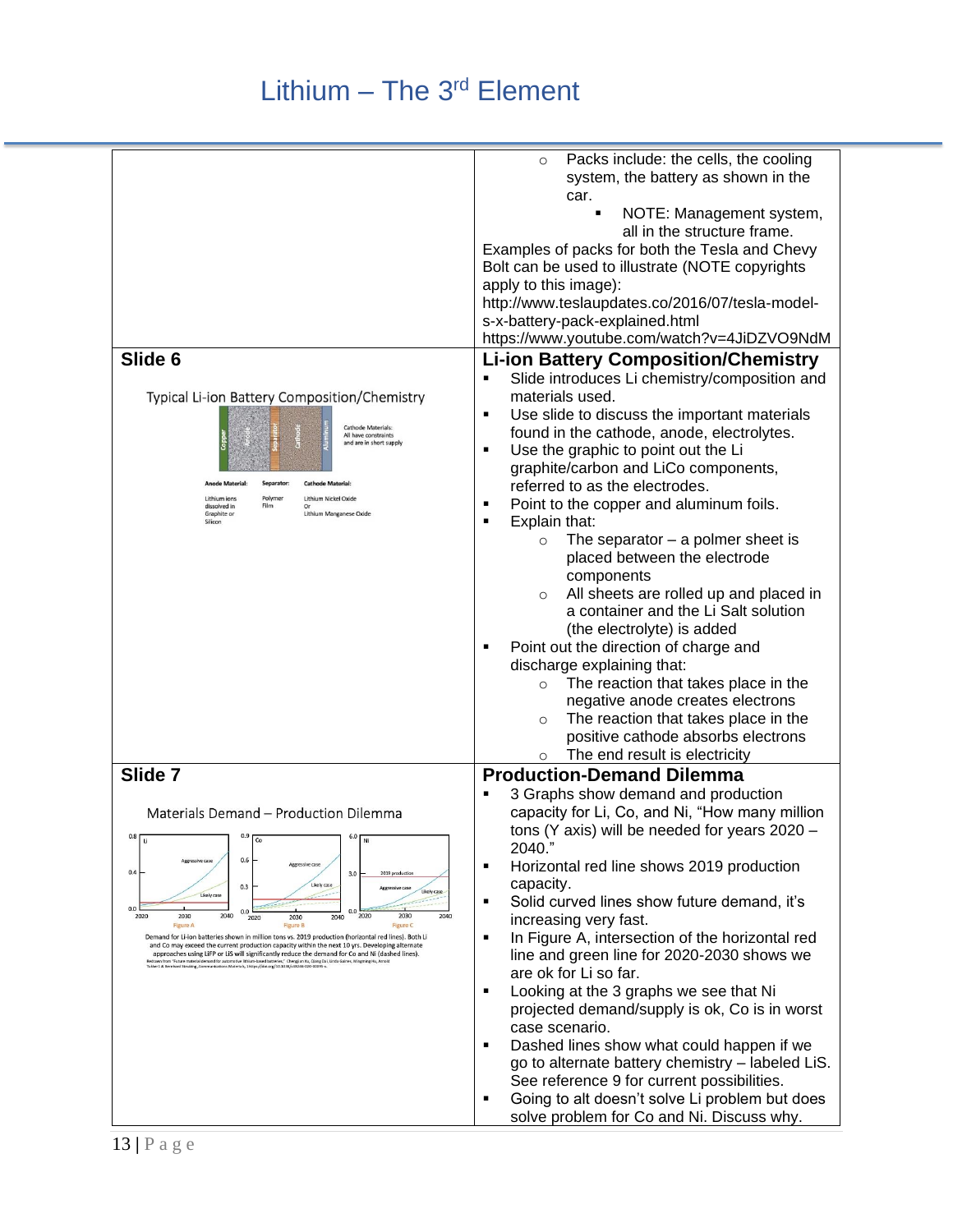|                                                                                                                                                                                                                                               | Options are to increase supply or go to<br>٠                                        |
|-----------------------------------------------------------------------------------------------------------------------------------------------------------------------------------------------------------------------------------------------|-------------------------------------------------------------------------------------|
|                                                                                                                                                                                                                                               | alternative (to reduce demand).                                                     |
| Slide 8                                                                                                                                                                                                                                       | Can Recycling be the Answer? Activity                                               |
|                                                                                                                                                                                                                                               | This can be an Internet research or literature                                      |
| Can Recycling Be the Answer? Activity                                                                                                                                                                                                         | review assignment, out-of-class (2 hours).                                          |
|                                                                                                                                                                                                                                               | This problem-based activity requires students to                                    |
| • Lead-acid battery recycling has existed for years.<br>• There is currently a lack of solutions when it comes to large-scale Li-                                                                                                             | investigate recycling processes, materials used in                                  |
| ion battery recycling.                                                                                                                                                                                                                        | processing, etc. then compare findings to suggest                                   |
| . Only 2% of Li-ion battery waste is recycled, when it's possible to<br>recycle more.                                                                                                                                                         | some solutions.<br>Lead in with: "Lead-acid battery recycling has<br>$\blacksquare$ |
| • Research to answer:<br>. What's the difference between lead-acid battery recycling and lithium battery                                                                                                                                      | existed for years."                                                                 |
| recycling?                                                                                                                                                                                                                                    | Read the problem statement: "There is<br>٠                                          |
| • How might we improve Li-ion battery recycling based on lessons learned from<br>lead-acid recycling experience?                                                                                                                              | currently a lack of solutions when it comes to                                      |
|                                                                                                                                                                                                                                               | large-scale Li battery recycling, only 2% of Li-                                    |
|                                                                                                                                                                                                                                               | ion battery waste is recycled, when it's                                            |
|                                                                                                                                                                                                                                               | possible to recycle more."                                                          |
|                                                                                                                                                                                                                                               | Instruct students to research the state of<br>٠                                     |
|                                                                                                                                                                                                                                               | recycling using open-ended questions:                                               |
|                                                                                                                                                                                                                                               | What's the difference between lead-                                                 |
|                                                                                                                                                                                                                                               | acid battery recycling and lithium                                                  |
|                                                                                                                                                                                                                                               | battery recycling?                                                                  |
|                                                                                                                                                                                                                                               | How might we improve Li-ion battery<br>$\circ$                                      |
|                                                                                                                                                                                                                                               | recycling based on lessons learned                                                  |
|                                                                                                                                                                                                                                               | from lead-acid recycling experience?                                                |
| Slide 9                                                                                                                                                                                                                                       | Lead-acid vs. Li-ion Battery Recycling                                              |
|                                                                                                                                                                                                                                               | Use this slide to discuss student research findings                                 |
| Lead-acid vs. Li-ion Battery Recycling                                                                                                                                                                                                        | about the recycling process for lead-acid vs. Li-                                   |
| • Pb-acid Battery Recycling Steps:<br>• Li-ion Recycling Steps:<br>• Recycle plastic case<br>• Deactivate/discharge old battery                                                                                                               | ion. Discuss the following and any other findings<br>not listed here:               |
| • Recover and treat H <sub>2</sub> SO <sub>4</sub> acid<br>• Disassemble all battery systems<br>• Extract Pb from solution<br>• Mechanical separation of parts                                                                                | Similarities:                                                                       |
| • Recover and refine Pb metallic<br>including:<br>grids<br>• Crushing, sorting, sieving processes                                                                                                                                             | Both have a deconstruction process                                                  |
| • Re-assemble new battery<br>• Melting to recover Co, Ni, Cu (a<br>pyrometallurgy process)                                                                                                                                                    | Both use pyro and hydro-metallurgical                                               |
| • Chemical leaching to recover<br>Both depend on<br>chemical compounds Li <sub>2</sub> CO <sub>3</sub> and                                                                                                                                    |                                                                                     |
| pyrometallurgical and<br>CoSo <sub>4</sub> (a hydrometallurgy process)<br>hydrometallurgical processes<br>Closed loop recycling policies                                                                                                      | Differences:                                                                        |
| • Refine all parts<br>have been established for lead-<br>• Produce new battery<br>acid batteries, but not for Li-                                                                                                                             | Closed-loop system                                                                  |
| ion batteries                                                                                                                                                                                                                                 |                                                                                     |
|                                                                                                                                                                                                                                               | Discuss cost and other barriers that students may                                   |
|                                                                                                                                                                                                                                               | have investigated                                                                   |
| Slide 10                                                                                                                                                                                                                                      | <b>Potential for Recycling</b>                                                      |
|                                                                                                                                                                                                                                               | Figure A shows estimate of possible recycling<br>٠                                  |
| Potential for Recycling<br>80%<br>Li                                                                                                                                                                                                          | market in the World, broken down into area                                          |
| Potential recycling market (billic<br>60%                                                                                                                                                                                                     | (North America, Europe, Asia-Pacific),                                              |
| 40%<br>US.<br>209<br>NMC or LFF                                                                                                                                                                                                               | showing projected trends.<br>Figures B, C, and D show percentage of<br>٠            |
| 0%<br>2020<br>2030<br>2040<br>2050<br><b>Figure B</b>                                                                                                                                                                                         | materials that can be displaced by recycling.                                       |
| 80%<br>80<br>Co                                                                                                                                                                                                                               | Future Li-based batteries technologies (LiS)                                        |
| 609<br>60%<br>$\overline{u}$<br><b>US</b><br>40%<br><b>LFP</b><br>40%                                                                                                                                                                         | could help a lot (some are discussed in                                             |
| LFP<br>209<br>20%<br><b>NMC</b>                                                                                                                                                                                                               | reference 9). NOTE: this data is difficult to                                       |
| 0%<br>0%<br>2050<br>2020<br>2030<br>2040<br>2030<br>2040<br>2050<br>2020<br><b>Figure D</b>                                                                                                                                                   | collect, not intended to be precise.                                                |
| Figure 0<br>en from "Future material demand for automotive lithium-based batteries," Oxengüan Xu, Qiang Dai, Linda Gaines, Mingming Hu, Arnold Tukker1 &<br>ard Steubing ,Communications Materials, 1https://doi.org/10.1038/s43246-020-00095 | Compared to slide 7, future demand, recycling<br>٠                                  |
|                                                                                                                                                                                                                                               | can displace production demand by the                                               |
|                                                                                                                                                                                                                                               | percentage shown in the graphs on slide 10.                                         |
|                                                                                                                                                                                                                                               | Compared to slide 7 we can show that the<br>٠                                       |
|                                                                                                                                                                                                                                               | lack of supply problem with Li and Co can be                                        |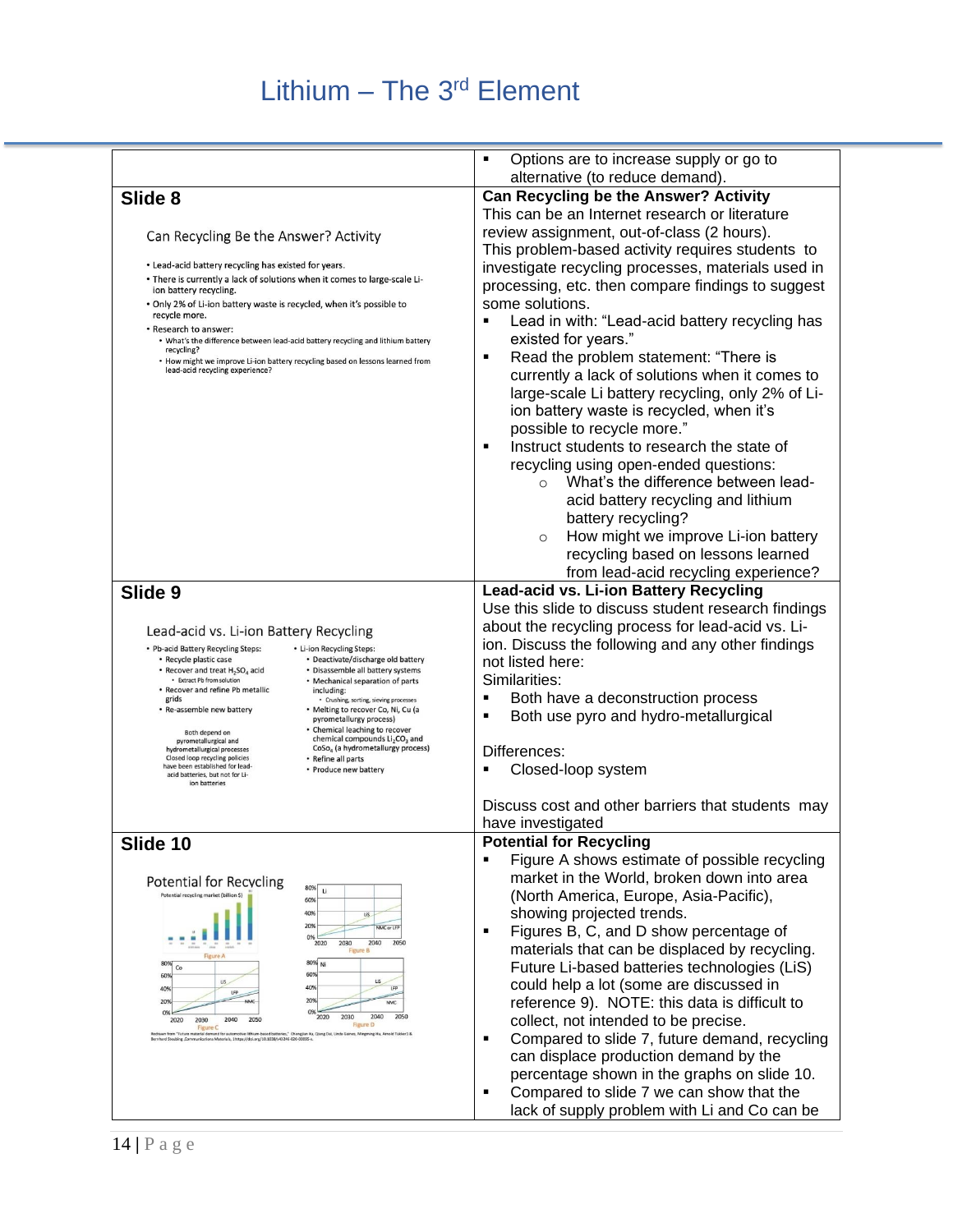|                                                      | alleviate but only if we pick it up with recycling<br>and if alternate battery designs are developed.                                                                                                                                                         |
|------------------------------------------------------|---------------------------------------------------------------------------------------------------------------------------------------------------------------------------------------------------------------------------------------------------------------|
| Slide 11<br>Is Recycling the Only Alternative?<br>Č. | <b>What's the Alternative?</b><br>See References source material for articles<br>related to recycling and alternatives.<br>Review then assign one or more of the articles for<br>reading. If working with younger learners, choose<br>one article to discuss. |

### **Appendix**

### **Resources for the Instructor**

What is a problem-based instruction model?

Problem-based and project-based pedagogies employ an "inductive" instruction methodology. In inductive instruction, students are first introduced to complex and realistic problems before being exposed to relevant information. Inductive teaching methods include inquiry-based learning, problem-based learning, project-based learning, case-based teaching, and just-in-time teaching.

This method has evolved from models used in medicine

Example

**Deductive:** Patient has high blood pressure, right side paralysis, etc., etc. What is your diagnosis?

VS.

**Inductive:** diagnosis is heart failure, what is the treatment? Guiding them to learn the content, reduce blood pressure, etc.

Problem-based and project-based are often confused as they are both grounded in the pedagogical approach of providing students self-directed learning opportunities via an open-ended question, challenge, etc.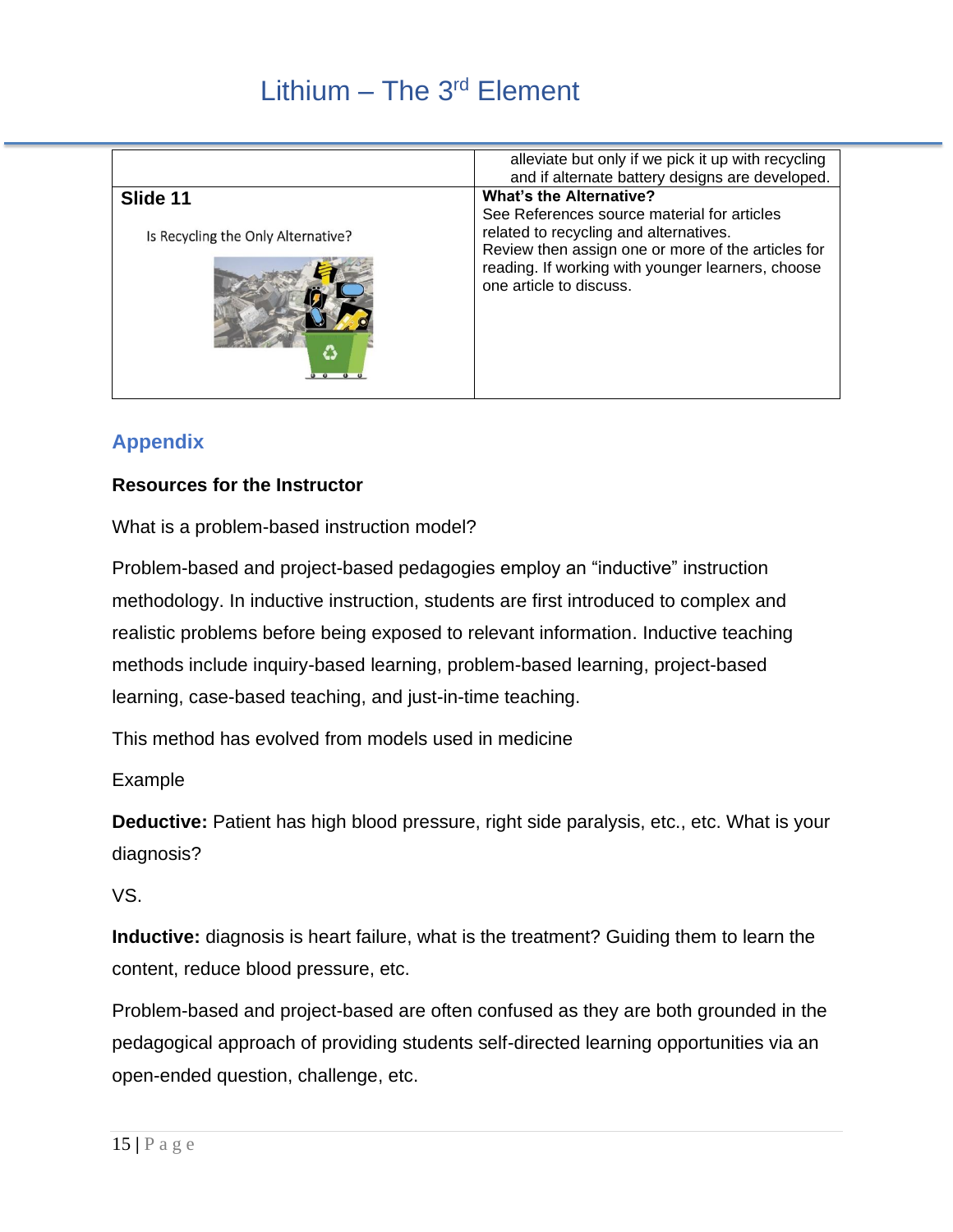A key difference between them is that the outcome from project-based is a concrete and explicit artifact (e.g.: a model, manufactured object, etc.) requiring students to be focused on synthesis and application of knowledge, whereas problem-based is focused more on the acquisition of knowledge.

This problem-based approach aligns with Bloom's Taxonomy level: Collect and organize data, Evaluate.

### **References**

Li-ion battery composition, types and operation:

- 1. https://www.powerelectronics.com/technologies/alternativeenergy/article/21864146/six-lithiumion-battery-chemistries-not-all-batteries-arecreated-equal
- 2. https://www.allaboutcircuits.com/news/three-major-lithium-ion-battery-formfactors-cylindrical-prismatic-pouch/

General information about batteries:

- 3. https://batteryuniversity.com/learn/
- 4. https://www.saveonenergy.com/how-batteries-work/

General information about trends including supply and demand, recycling and alternatives:

- 5. https://www.sciencedirect.com/science/article/pii/S1369702114004118
- 6. https://cen.acs.org/materials/energy-storage/time-serious-recycling-lithium/97/i28
- 7. http://cleanenergywiki.org/index.php?title=Main\_Page#Energy\_Storage
- 8. http://fullmeasure.news/news/cover-story/e-waste
- 9. https://energystorage.pnnl.gov/battery500.asp
- 10.https://www.nature.com/articles/35104644
- 11.https://www.nature.com/articles/s41598-018-38238-3